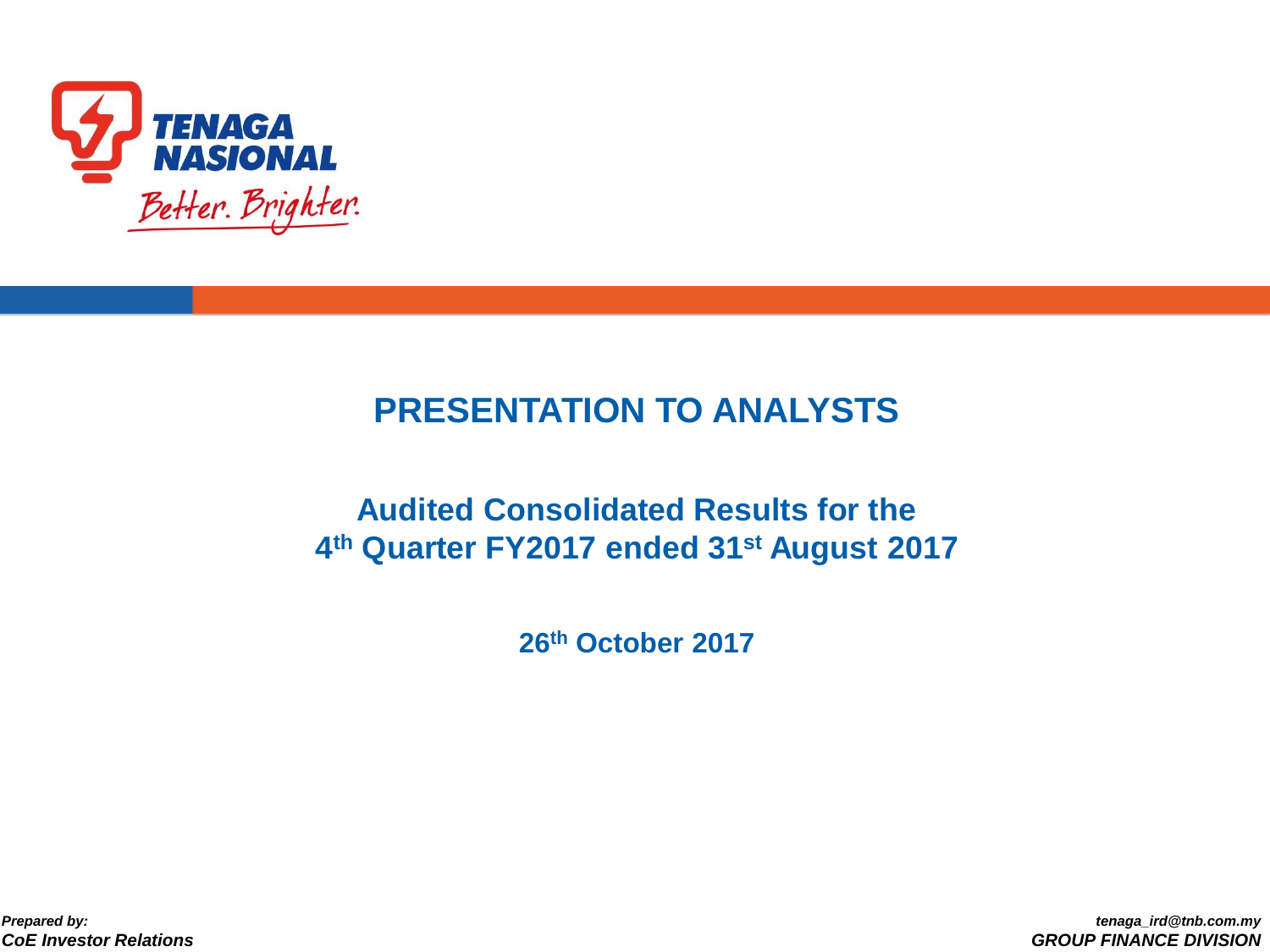



### **RESULTS HIGHLIGHTS**

# **RESULTS DETAILS**

# **QUESTION & ANSWER**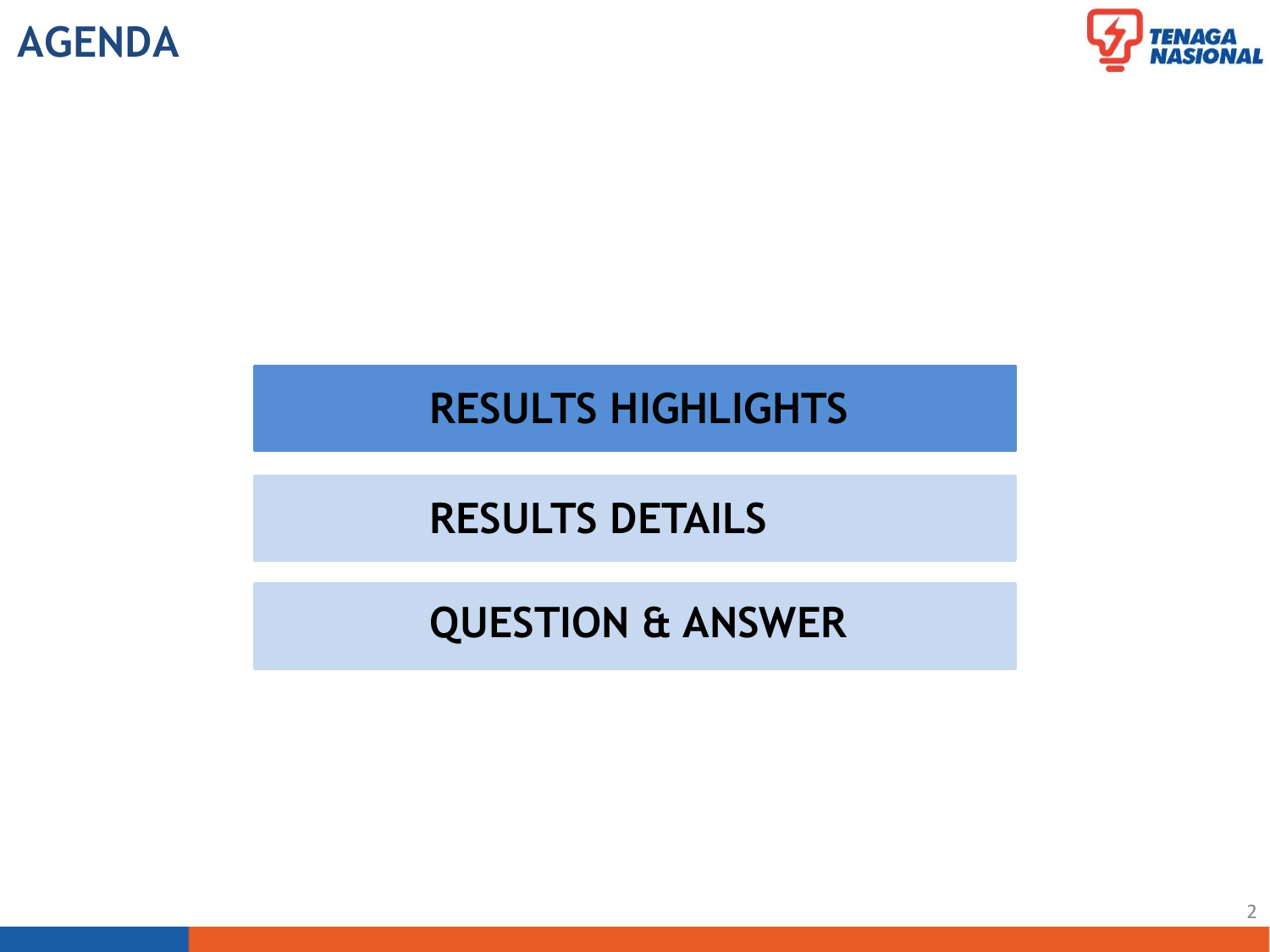# **KEY HIGHLIGHTS**



- **Improved Operating Profit at 3.2% and Stable EBITDA Margin at around 32.6%**
- **Sustained Capital Expenditure of RM12.1bn During FY'17**

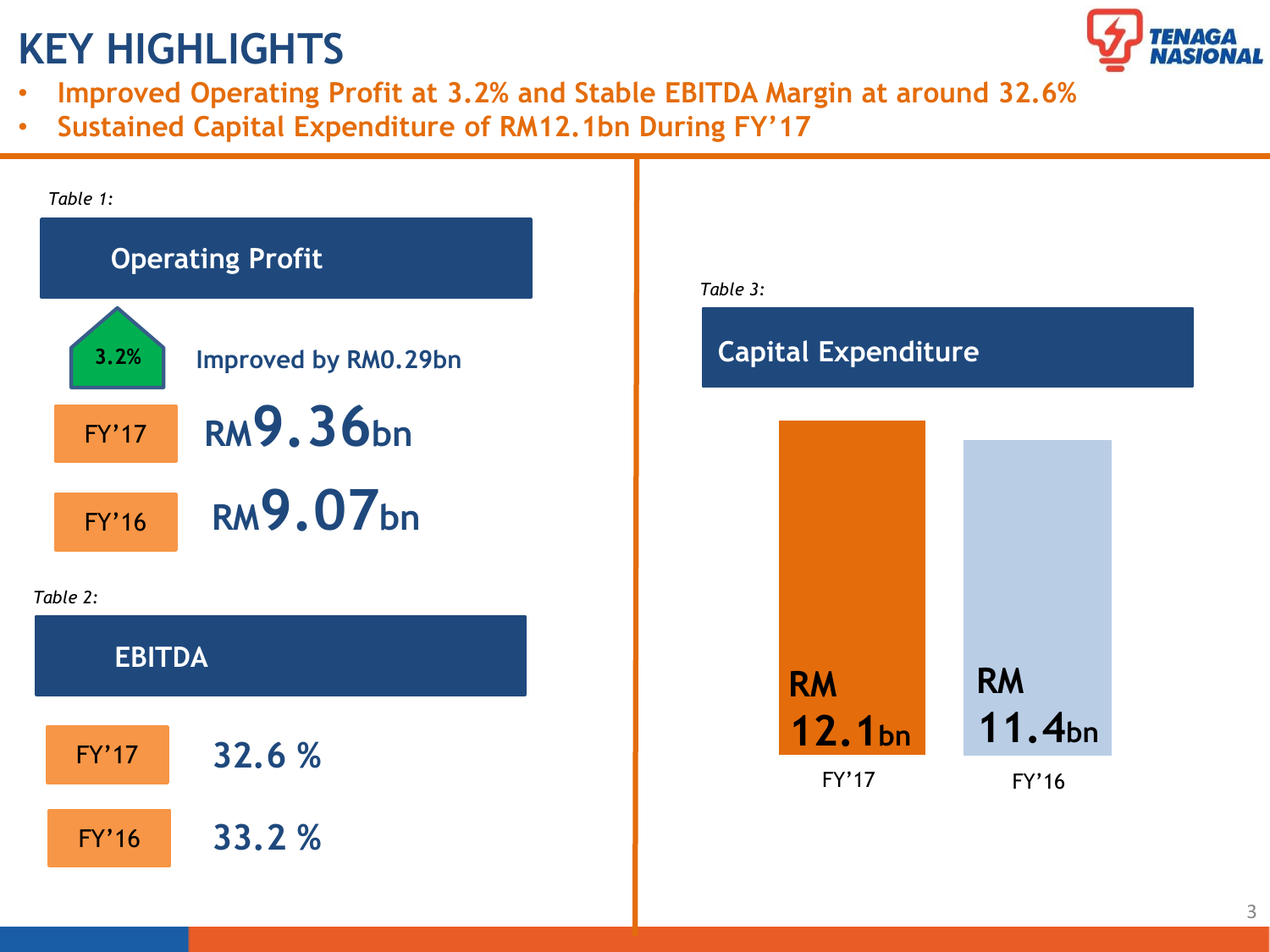# **KEY HIGHLIGHTS**



### **8.5% Reduction in Adjusted PAT Mainly from Increased in Finance Cost and Taxation**



#### *Table 2:*

### **Adjusted Profit After Tax**

| $(RM$ mn $)$                     | <b>FY'17</b> | <b>FY'16</b> |
|----------------------------------|--------------|--------------|
| <b>Profit After Tax</b>          | 6,912.1      | 7,320.8      |
| <b>Forex Translation Loss</b>    | 13.7         | 390.0        |
| Reinvestment Allowance           | (851.0)      | (1,073.2)    |
| <b>Adjusted Profit After Tax</b> | 6,074.8      | 6,637.6      |



| Table 3:                                    | RM bn  |  |
|---------------------------------------------|--------|--|
| Increase in Deferred Taxation Expense       | 0.60   |  |
| Increase in Finance Cost                    | 0.23   |  |
| Additional Depreciation due to New Plant-Up | 0.10   |  |
| Decrease in Staff Cost                      | (0.40) |  |
|                                             | 0.53   |  |

**Mainly From**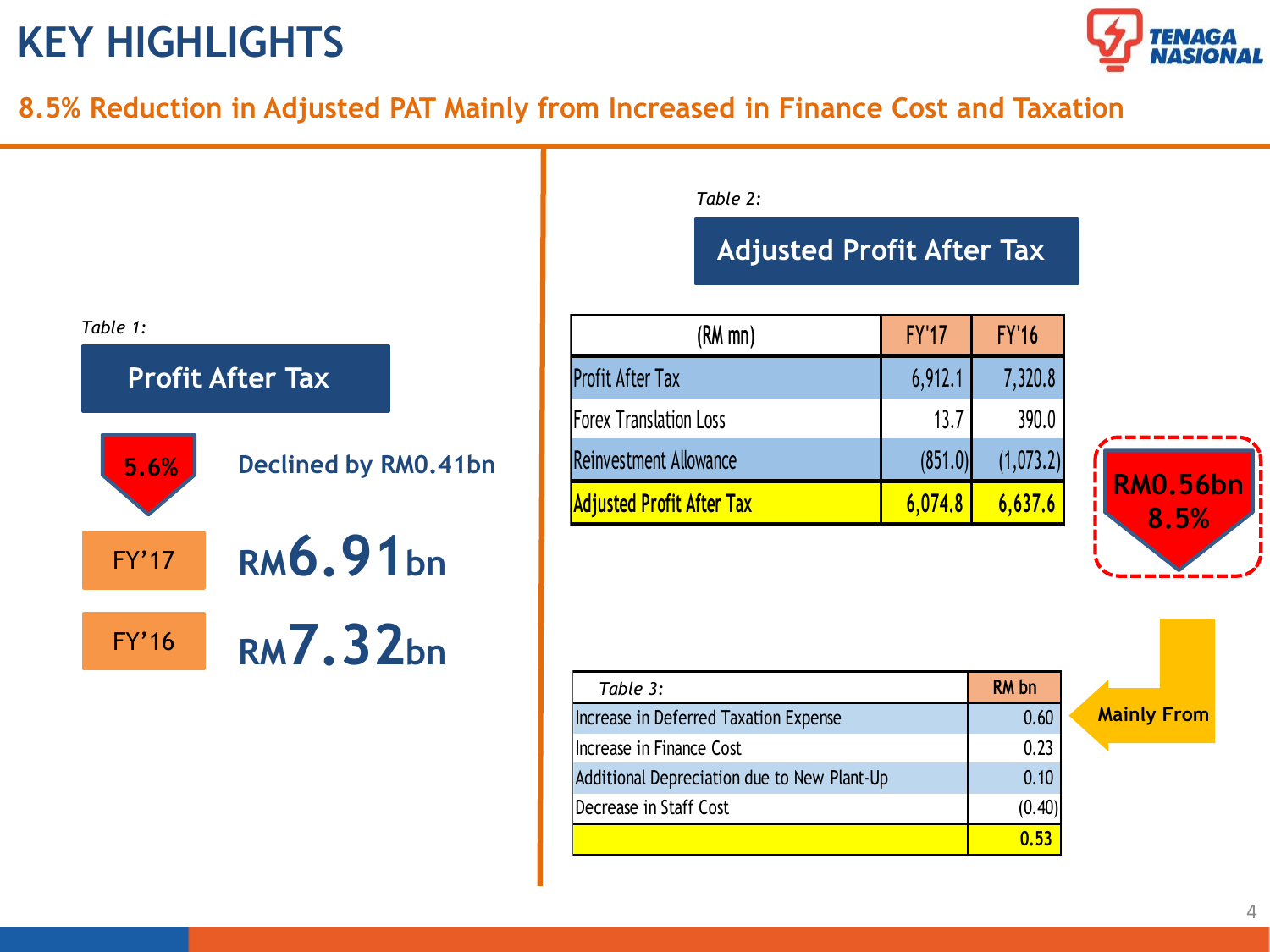# **SYSTEM WEEKLY MAXIMUM DEMAND (PENINSULA)**



### **For FY2014 to FY2018**

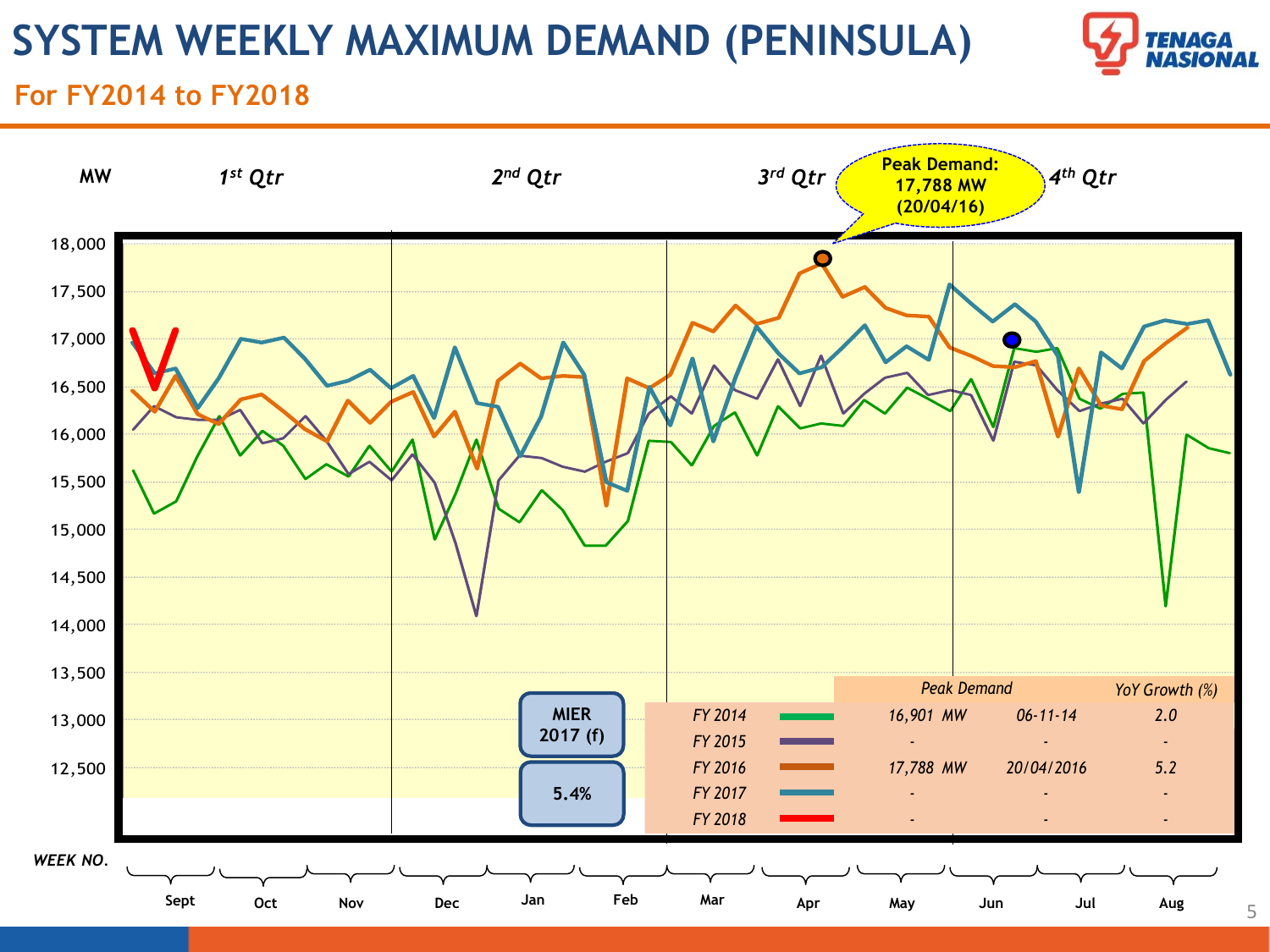# **CAPITAL EXPENDITURE**

### **Major Projects Represent 45.1% of Total CAPEX**





6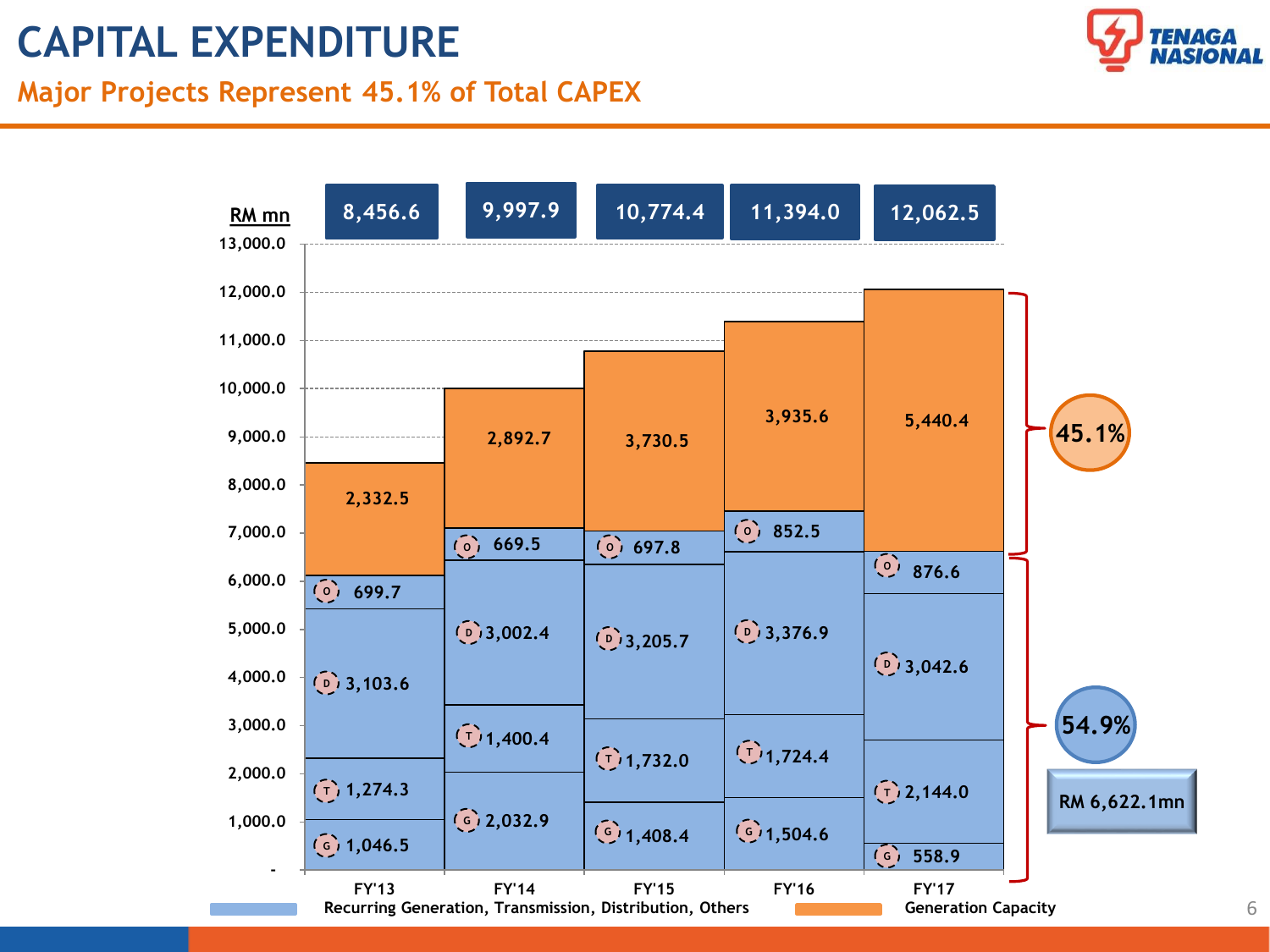# **STATUS OF MAJOR PROJECTS**

- **1 Generation Project With Capacity of 1GW Successfully Commissioned**
- **1 Generation Project With 2GW Capacity in the Pipeline**
- **1 Large-Scale Solar Project Awarded by Energy Commission on 2nd March 2017**



| <b>TNB Sepang Solar</b> |
|-------------------------|
|                         |
|                         |
|                         |

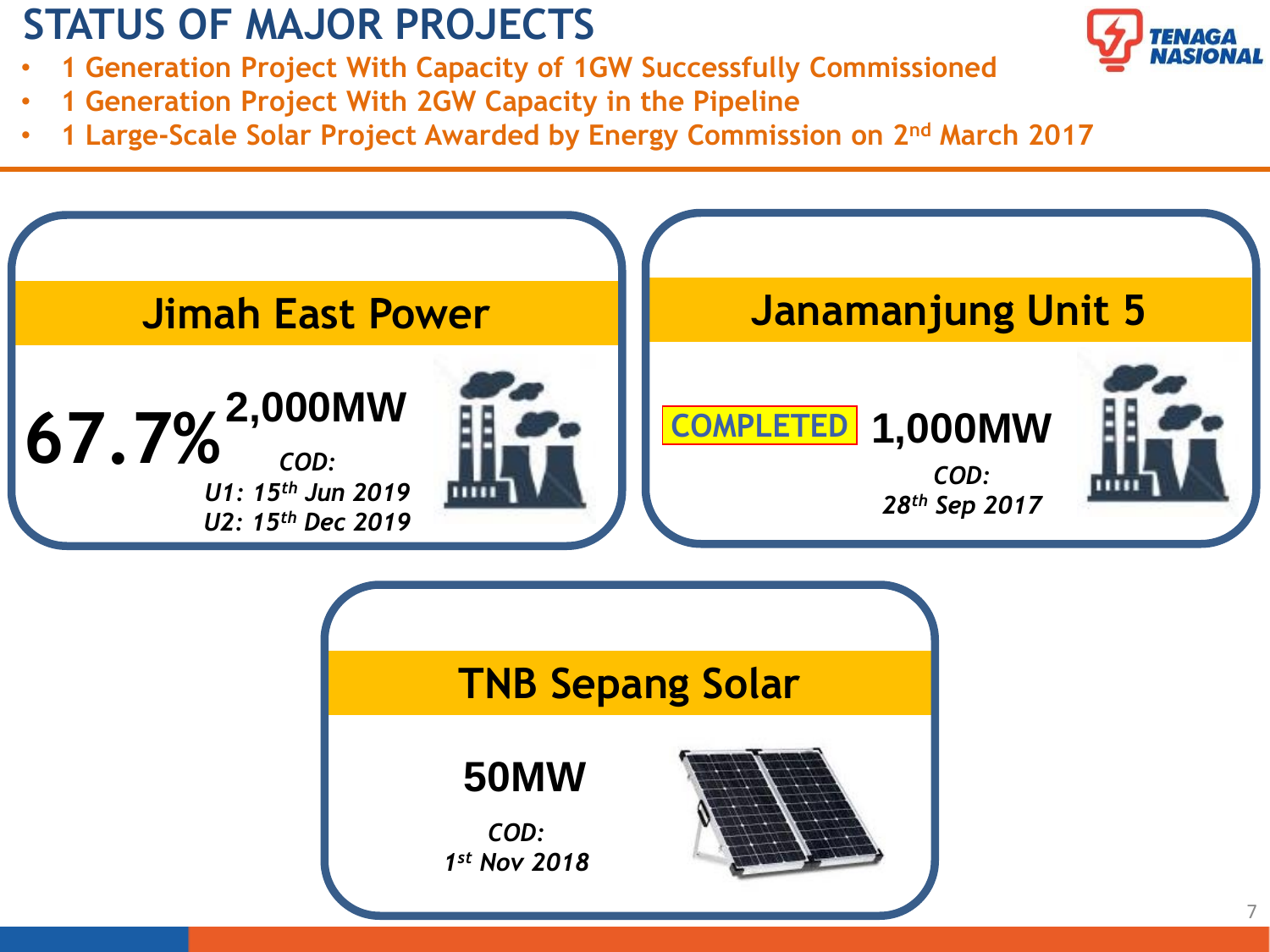

| <b>INITIATIVES</b>                                  | <b>FY'17</b> | <b>FY'16</b> |
|-----------------------------------------------------|--------------|--------------|
| • Return on Assets (ROA) (%)                        | 5.4          | 6.4          |
| Company CPU (sen/kwh)                               | 36.6         | 34.2         |
| • Revenue from Non-Regulated<br>Business (RM bn)*   | 3.3          | 2.7          |
| • Equivalent Plant Availability<br>Factor (EAF) (%) | 89.5         | 89.3         |
| • Transmission System Minutes (mins)                | 0.23         | 1.47         |
| Distribution SAIDI (mins)<br>$\bullet$              | 50.2         | 49.7         |

**\* Gross revenue of all subsidiaries excluding SESB, KEV, TNBJ & TNB Capital.**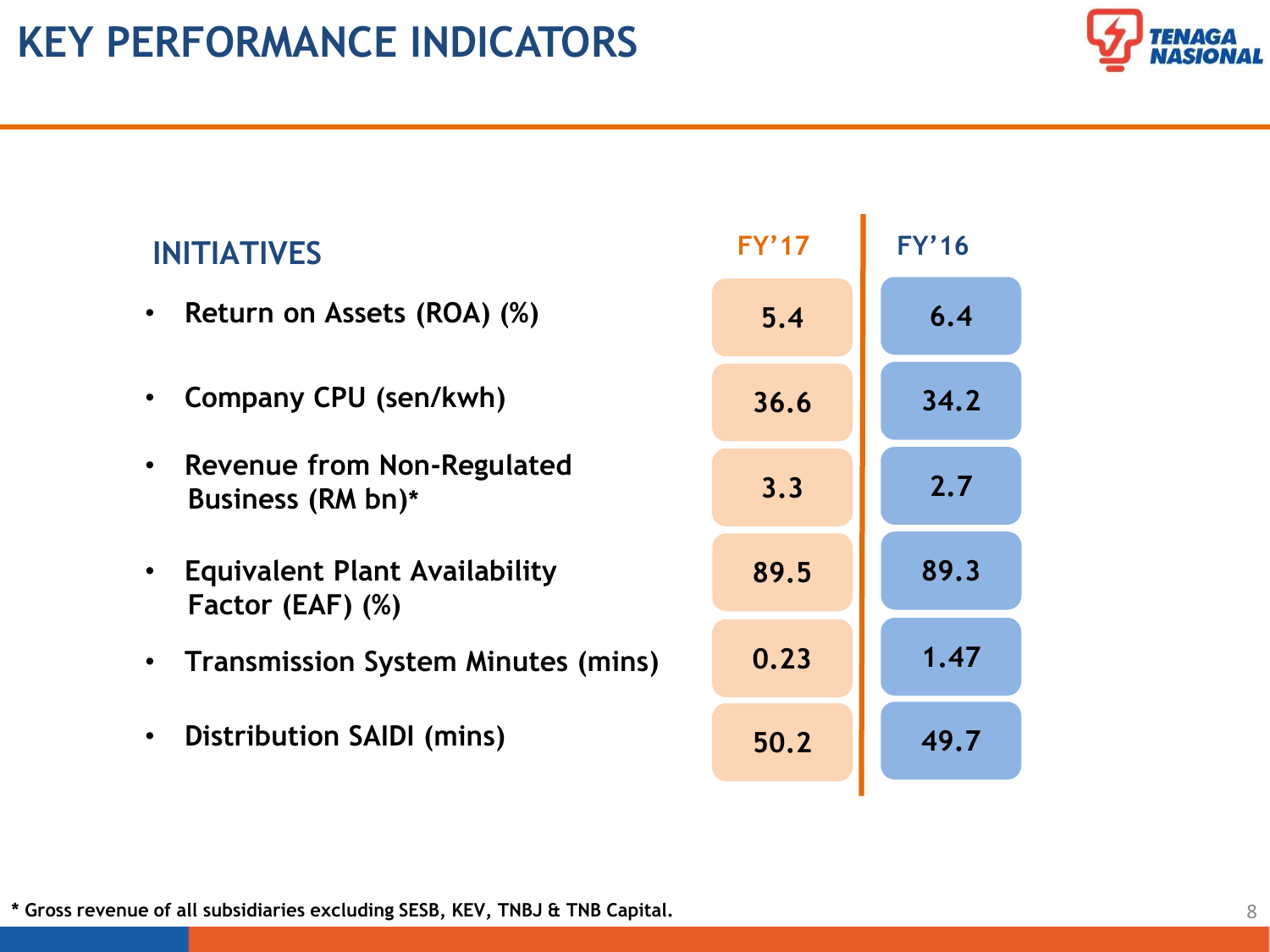### **5-YEAR PERFORMANCE**





#### 9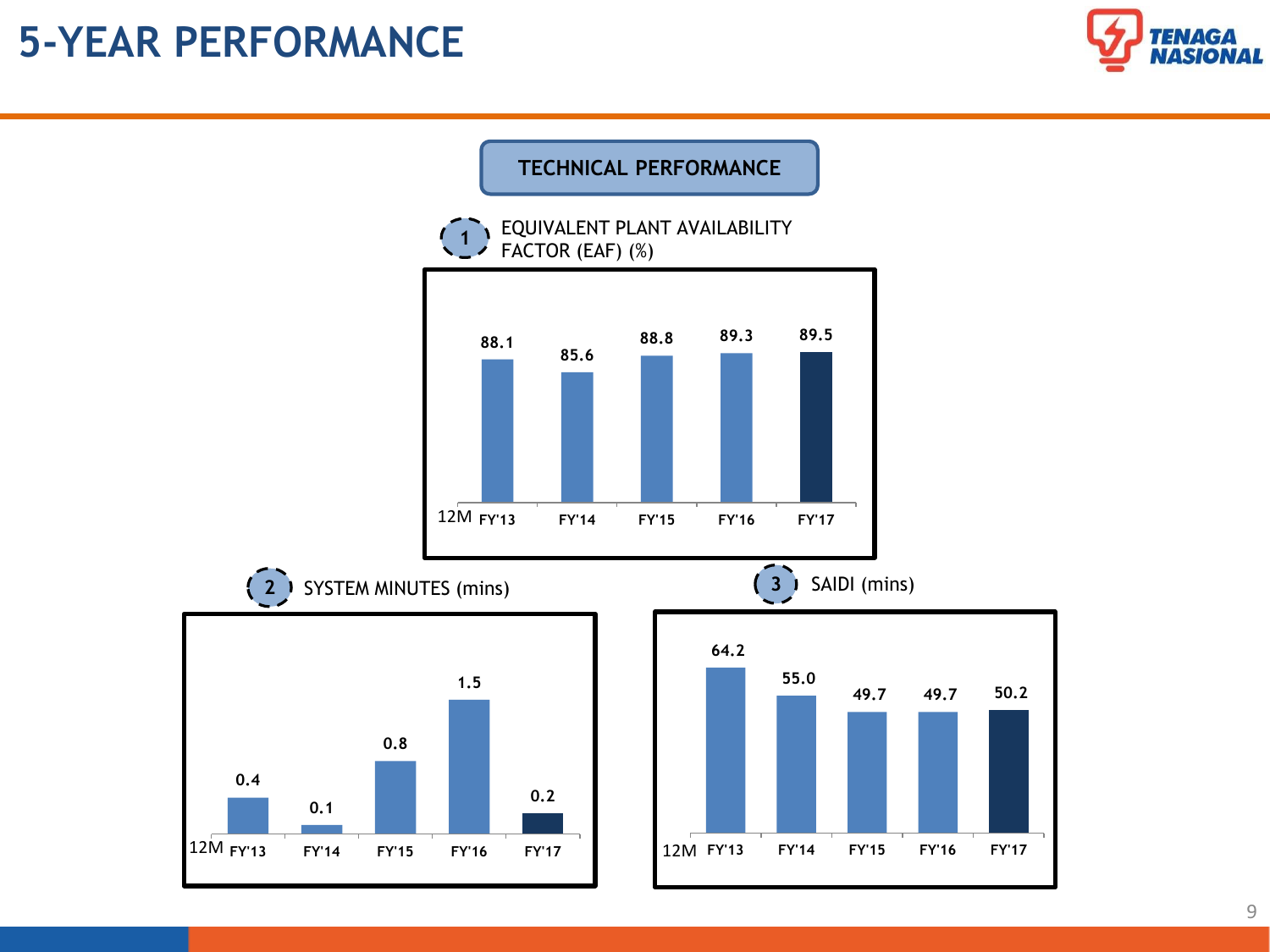

### **Current Policy New Policy**

**Distribution of dividend is based on 30% to 50% dividend payout ratio, based on the reported Consolidated Net Profit Attributable to Shareholders After Minority Interest, excluding Extraordinary, Non-Recurring items.**

**Distribution of dividend is based on 30% to 60% dividend payout ratio, based on the reported Consolidated Net Profit Attributable to Shareholders After Minority Interest, excluding Extraordinary, Non-Recurring items** 

**TNB endeavours to adopt a dividend policy that would provide stable and sustainable dividends to shareholders while maintaining an efficient capital structure and sufficient to cater to its business prospects, capital requirements growth / expansion strategy and other factors considered relevant by the Board**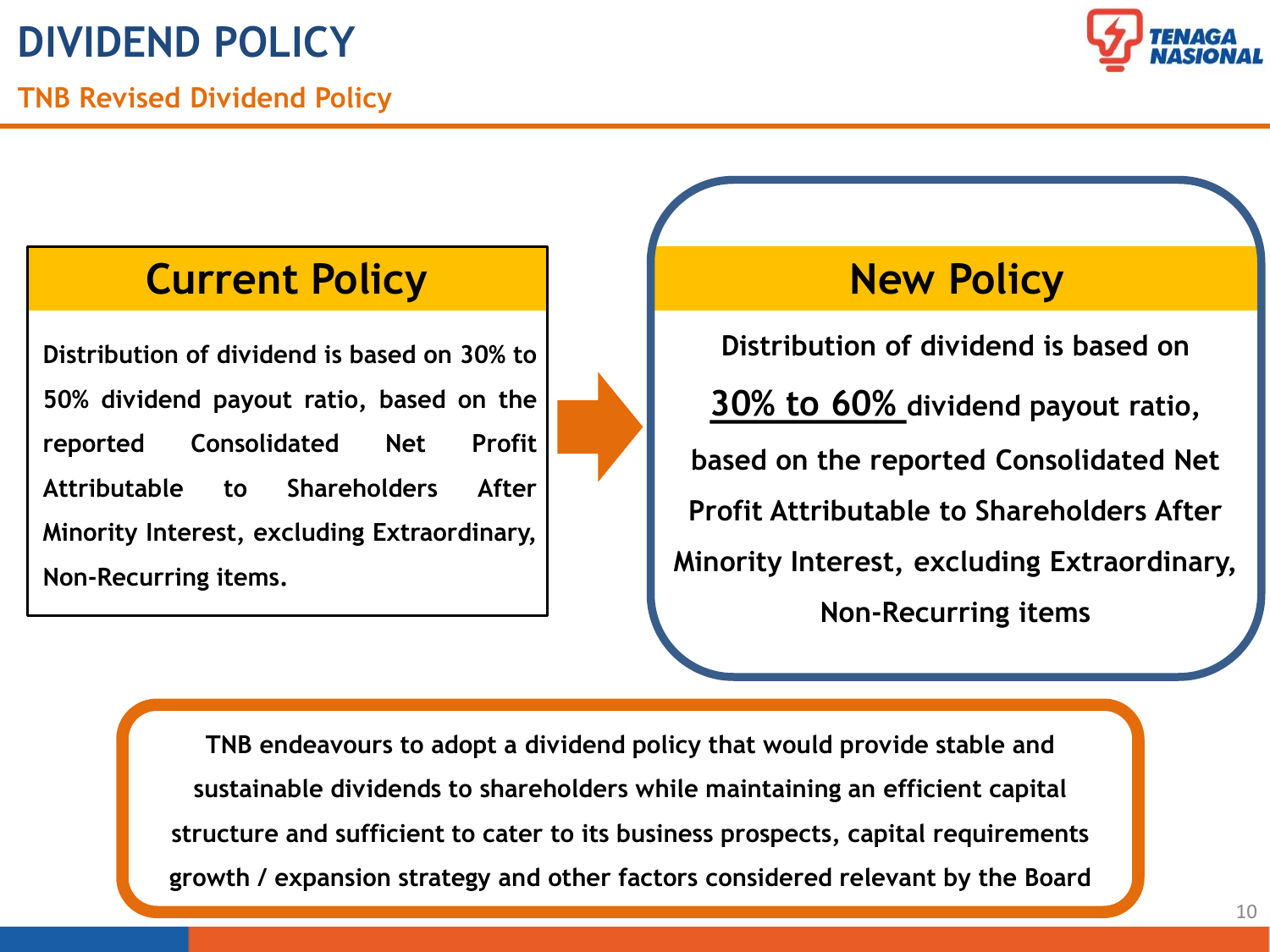

### **INTERIM DIVIDEND**

**Interim Single-Tier Dividend of 17.0 sen per ordinary share**



### **TOTAL DIVIDEND FOR FY2017: 61.0 sen per ordinary share**

**The Books Closure and payment dates will be announced in due course.**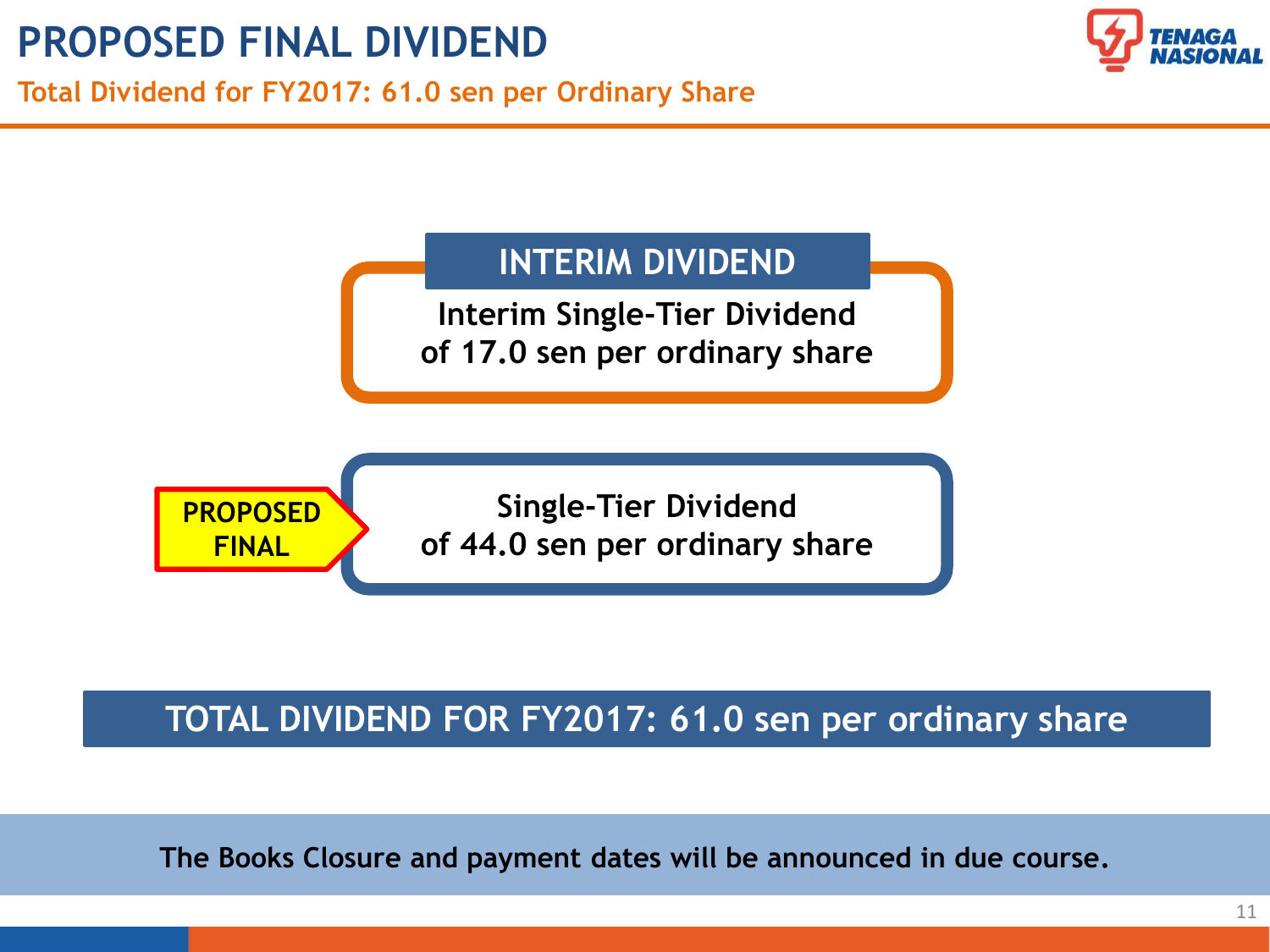# **SHAREHOLDING**

### **Sustained Foreign Ownership at Around 24%**





*\* 83% of total shareholding*



### **Trending of Foreign Shareholding FY2017 (%)**

| Aug'16   Nov'16   Feb'17   May'17   Aug'17 |                                 |  |        |
|--------------------------------------------|---------------------------------|--|--------|
|                                            | $28.28$   27.69   25.45   24.83 |  | 124.38 |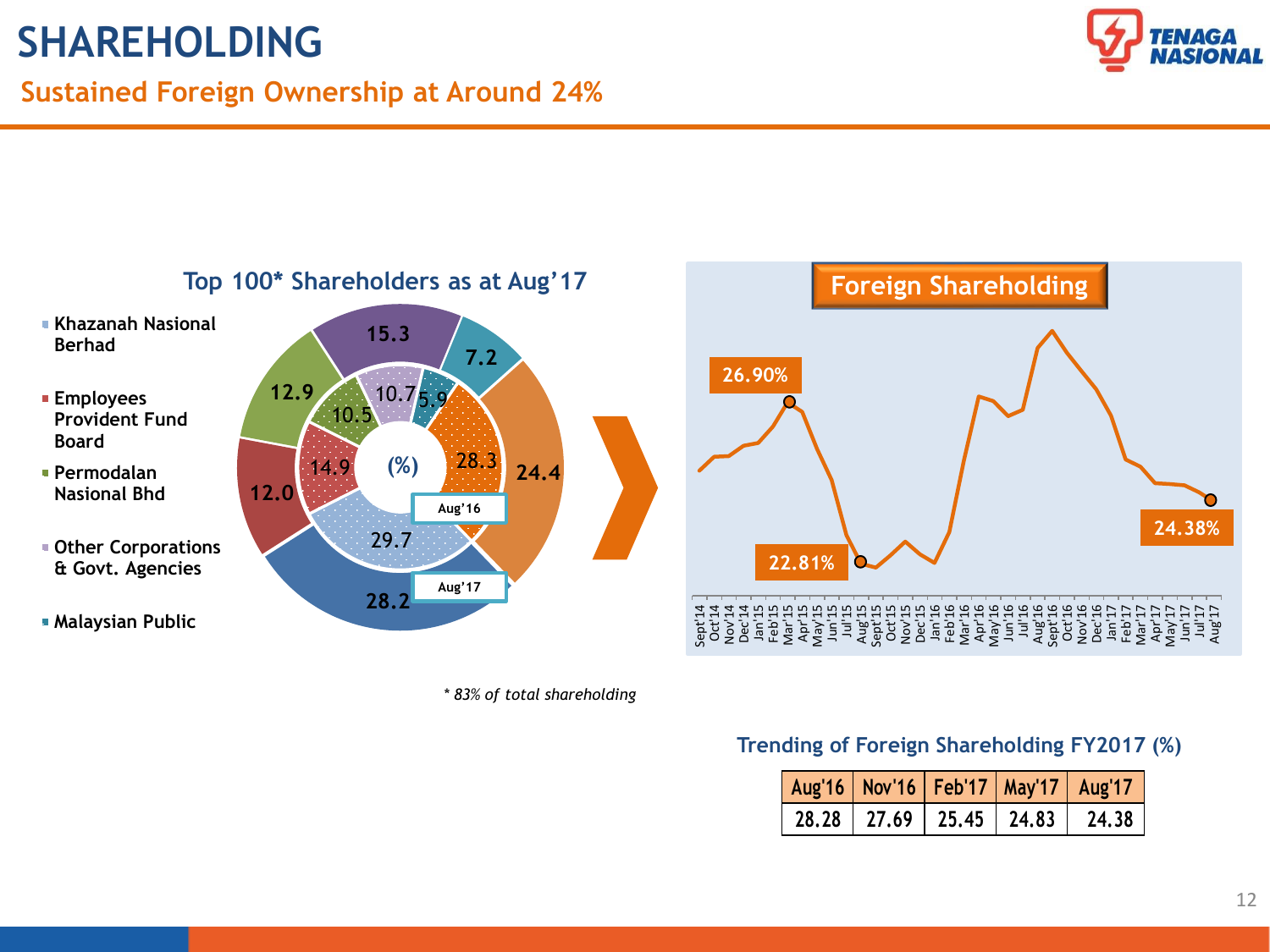



### **RESULTS HIGHLIGHTS**

# **RESULTS DETAILS**

# **QUESTION & ANSWER**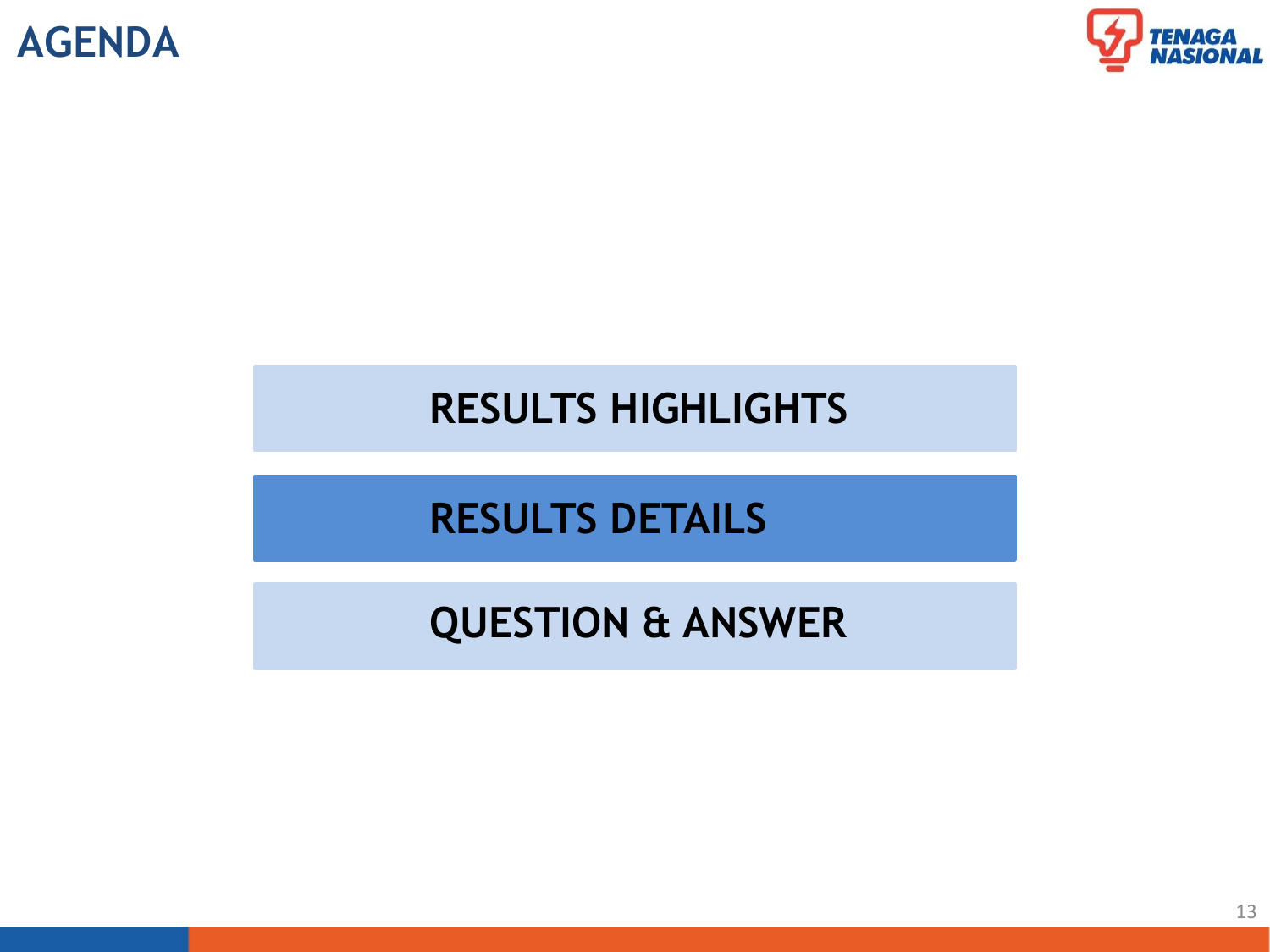

**Stable EBITDA Margin from Effective Implementation of ICPT Mechanism under IBR Framework**

| <b>RM</b> mn                                    | 1QFY'17  | 2QFY'17  | 3QFY'17  | <b>4QFY'17</b> | <b>FY'17</b> | <b>FY'16</b> |
|-------------------------------------------------|----------|----------|----------|----------------|--------------|--------------|
| Total Units Sold (GWh)                          | 29,548.4 | 28,463.2 | 28,592.1 | 29,982.6       | 116,586.3    | 115,504.9    |
| Revenue                                         | 11,241.6 | 11,162.3 | 12,549.2 | 12,463.8       | 47,416.9     | 44,531.5     |
| Operating Expenses (before<br>depreciation)     | 7,632.3  | 7,833.2  | 8,456.1  | 9,047.6        | 32,969.2     | 30,448.8     |
| Operating Income                                | 184.1    | 158.4    | 202.3    | 476.5          | 1,021.3      | 711.5        |
| <b>EBITDA</b>                                   | 3,793.4  | 3,487.5  | 4,295.4  | 3,892.7        | 15,469.0     | 14,794.2     |
| <b>EBITDA Margin</b> (%)                        | 33.7%    | 31.2%    | 34.2%    | 31.2%          | 32.6%        | 33.2%        |
| Depreciation and Amortisation                   | 1,453.8  | 1,508.4  | 1,582.4  | 1,560.4        | 6,105.0      | 5,722.2      |
| <b>EBIT</b>                                     | 2,339.6  | 1,979.1  | 2,713.0  | 2,332.3        | 9,364.0      | 9,072.0      |
| <b>EBIT Margin</b><br>(%)                       | 20.8%    | 17.7%    | 21.6%    | 18.7%          | <b>19.7%</b> | 20.4%        |
| <b>Finance Cost</b>                             | 278.3    | 390.9    | 489.3    | 297.5          | 1,456.0      | 1,039.3      |
| Profit Before Tax & Forex<br><b>Translation</b> | 2,226.4  | 1,670.9  | 2,243.5  | 2,154.7        | 8,295.5      | 8,456.8      |
| Net Profit Before Forex Translation             | 1,971.7  | 1,453.2  | 1,771.3  | 1,721.5        | 6,917.7      | 7,757.6      |
| Translation Gain/(Loss)                         | (231.2)  | 28.7     | 191.1    | (2.3)          | (13.7)       | (390.0)      |
| Net Profit attributable to:                     |          |          |          |                |              |              |
| <b>Equity Holders</b>                           | 1,740.5  | 1,481.9  | 1,962.4  | 1,719.2        | 6,904.0      | 7,367.6      |
| Non-controlling Interest                        | 48.0     | (41.5)   | (13.7)   | 15.3           | 8.1          | (46.8)       |

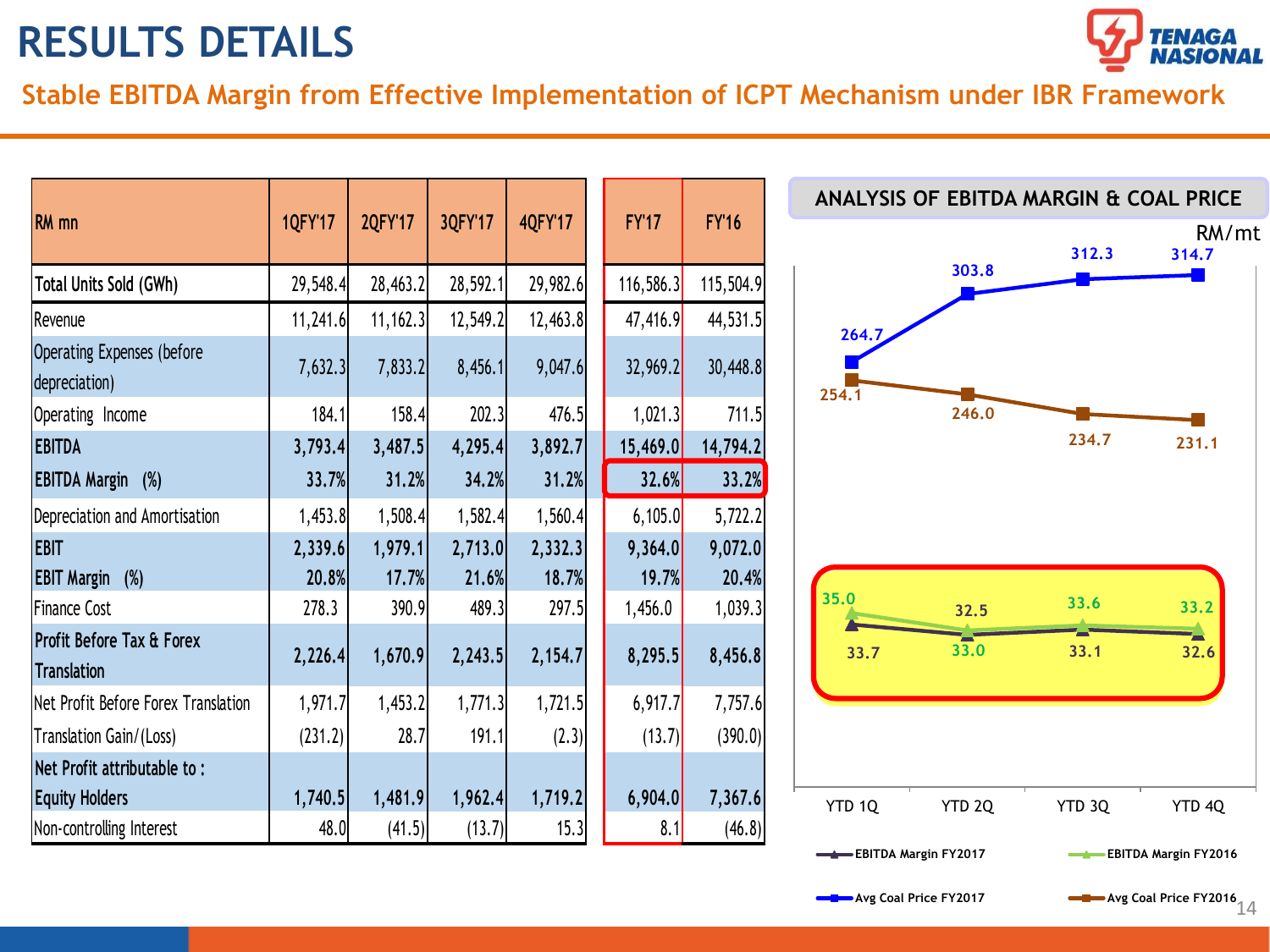# **DETAILS OF REVENUE**



**6.5% Increase in Revenue Mainly due to Lower Over-Recovery of RM0.1bn (FY'16:RM2.8bn)** 

|                                    | <b>FY'17</b> |         | <b>FY'16</b>     | Growth  |        |
|------------------------------------|--------------|---------|------------------|---------|--------|
| <b>UNITS SOLD</b>                  | <b>GWh</b>   |         | <b>GWh</b>       | %       |        |
| - TNB                              | 109,986.4    |         | 108,858.3        |         | 1.0    |
| - EGAT (Export)                    | 23.3         |         | 3.5              |         | >100.0 |
| - SESB                             | 5,145.4      |         | 5,137.7          |         | 0.1    |
| - LPL                              | 1,431.2      |         | 1,505.4          |         | (4.9)  |
| <b>Total Units Sold (GWh)</b>      | 116,586.3    |         | 115,504.9        |         | 0.9    |
| <b>REVENUE</b>                     | <b>RM</b> mn | Sen/KWh | RM <sub>mn</sub> | Sen/KWh |        |
| <b>Sales of Electricity</b>        |              |         |                  |         |        |
| - TNB                              | 43,392.0     | 39.5    | 43,099.5         | 39.6    | 0.7    |
| - EGAT (Export)                    | 15.5         | 66.5    | 2.4              | 68.6    | >100.0 |
| - SESB                             | 1,769.8      | 34.4    | 1,776.6          | 34.6    | (0.4)  |
| - LPL                              | 452.8        | 31.6    | 514.7            | 34.2    | (12.0) |
| <b>Sales of Electricity</b>        | 45,630.1     | 39.1    | 45,393.2         | 39.3    | 0.5    |
| <b>Intercompany Sales</b>          |              |         |                  |         |        |
| LPL Operating Lease (MFRS117)      | 44.5         |         | 42.6             |         | 4.5    |
| <b>Unbilled Revenue</b>            | 355.5        |         | (2.5)            |         | >100.0 |
| <b>Imbalance Cost Pass-Through</b> | (227.0)      |         | (2,788.5)        |         | (91.9) |
| <b>Total Sales of Electricity</b>  | 45,803.1     |         | 42,644.8         |         | 7.4    |
| Goods & Services                   | 1,207.3      |         | 1,505.6          |         | (19.8) |
| Deferred Income                    | 406.5        |         | 381.1            |         | 6.7    |
| <b>Total Revenue</b>               | 47,416.9     |         | 44,531.5         |         | 6.5    |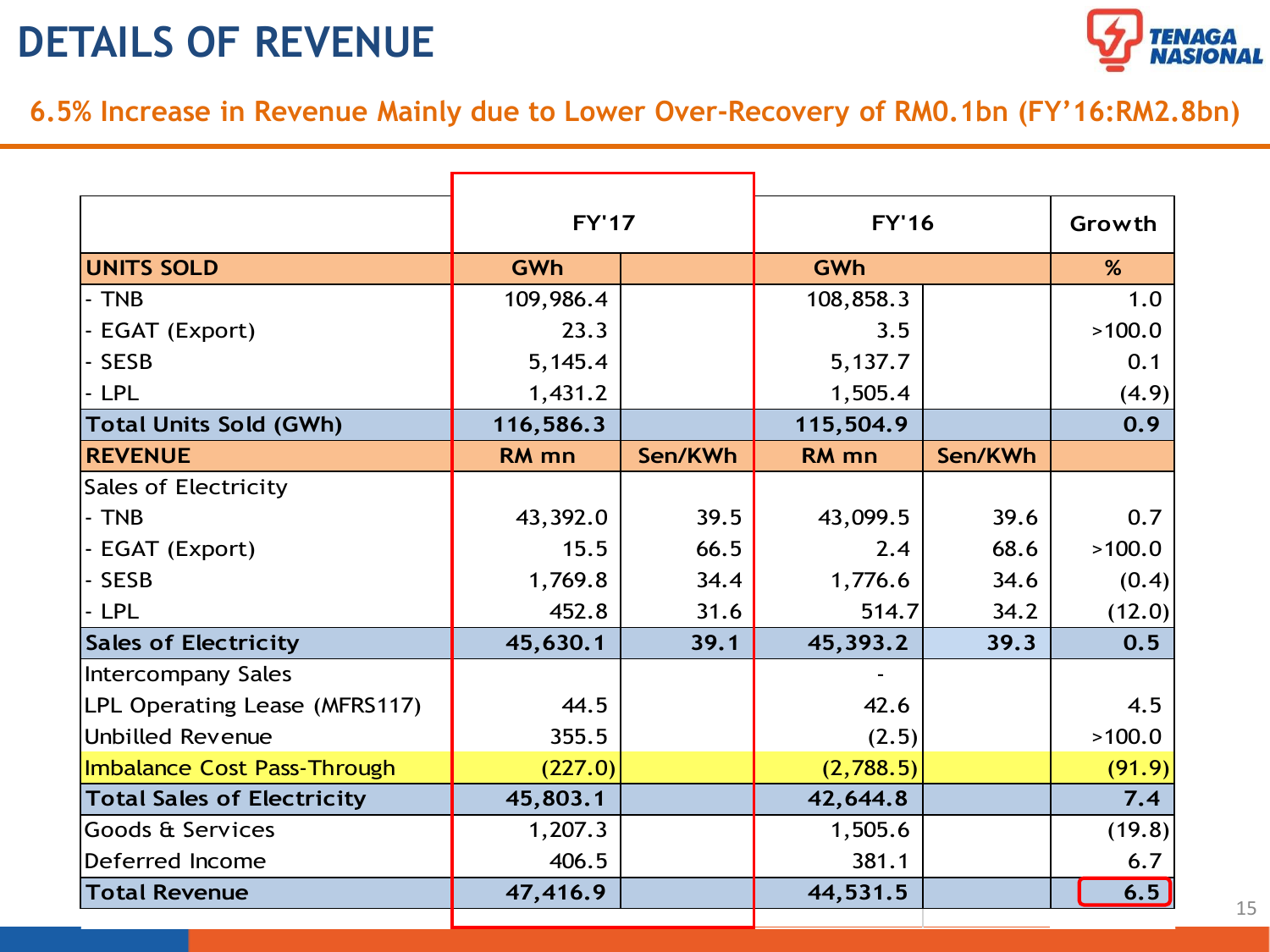# **ELECTRICITY GROWTH IN PENINSULA**

### **1.0% Demand Growth Registered in FY2017**

|  | <b>TENAGA</b><br><b>NASIONAL</b> |
|--|----------------------------------|
|--|----------------------------------|

| ₩<br>1.0% Demand Growth Registered in FY2017 |                    |        |        |        |        |              |        |        |        | NASIONA |              |
|----------------------------------------------|--------------------|--------|--------|--------|--------|--------------|--------|--------|--------|---------|--------------|
| <b>FY2016</b><br><b>FY2017</b>               |                    |        |        |        |        |              |        |        |        |         |              |
|                                              | <b>UNITS SALES</b> | 1Q     | 2Q     | 3Q     | 4Q     | <b>FY'16</b> | 1Q     | 2Q     | 3Q     | 4Q      | <b>FY'17</b> |
|                                              | Gwh                | 11,101 | 10,819 | 10,603 | 10,400 | 42,923       | 10,975 | 10,966 | 10,794 | 11,118  | 43,853       |
| Industrial                                   | Growth (%)         | 1.2    | (1.4)  | (1.5)  | (5.5)  | (1.8)        | (1.1)  | 1.4    | 1.8    | 6.9     | 2.2          |
|                                              | Gwh                | 9,368  | 9,404  | 9,804  | 10,065 | 38,641       | 10,053 | 9,530  | 9,649  | 10,017  | 39,249       |
| <b>Commercial</b>                            | Growth (%)         | 3.9    | 6.1    | 9.1    | 7.5    | 6.7          | 7.3    | 1.3    | (1.6)  | (0.5)   | $1.6$        |
| <b>Domestic</b>                              | Gwh                | 5,886  | 5,981  | 6,700  | 6,756  | 25,323       | 6, 244 | 5,930  | 5,980  | 6,586   | 24,740       |
|                                              | Growth (%)         | 6.3    | 12.0   | 16.0   | 10.4   | 11.2         | 6.1    | (0.9)  | (10.7) | (2.5)   | (2.3)        |
|                                              | Gwh                | 491    | 498    | 494    | 488    | 1,971        | 539    | 531    | 530    | 545     | 2,145        |
| <b>Others</b>                                | Growth (%)         | (1.0)  | 1.0    | 6.9    | 1.0    | 2.0          | 9.8    | 6.6    | 7.3    | 11.7    | 8.8          |
| <b>Total</b>                                 | Gwh                | 26,846 | 26,702 | 27,601 | 27,709 | 108,858      | 27,811 | 26,957 | 26,953 | 28,265  | 109,986      |
|                                              | Growth (%)         | 3.2    | 4.0    | 6.2    | 2.7    | 4.0          | 3.6    | 1.0    | (2.3)  | 2.0     | 1.0          |

|            | $FV'$ 17        | <b>FY'16</b> | <b>FY'15</b> |
|------------|-----------------|--------------|--------------|
| Growth (%) | .0 <sub>l</sub> | 7.U          | L.L          |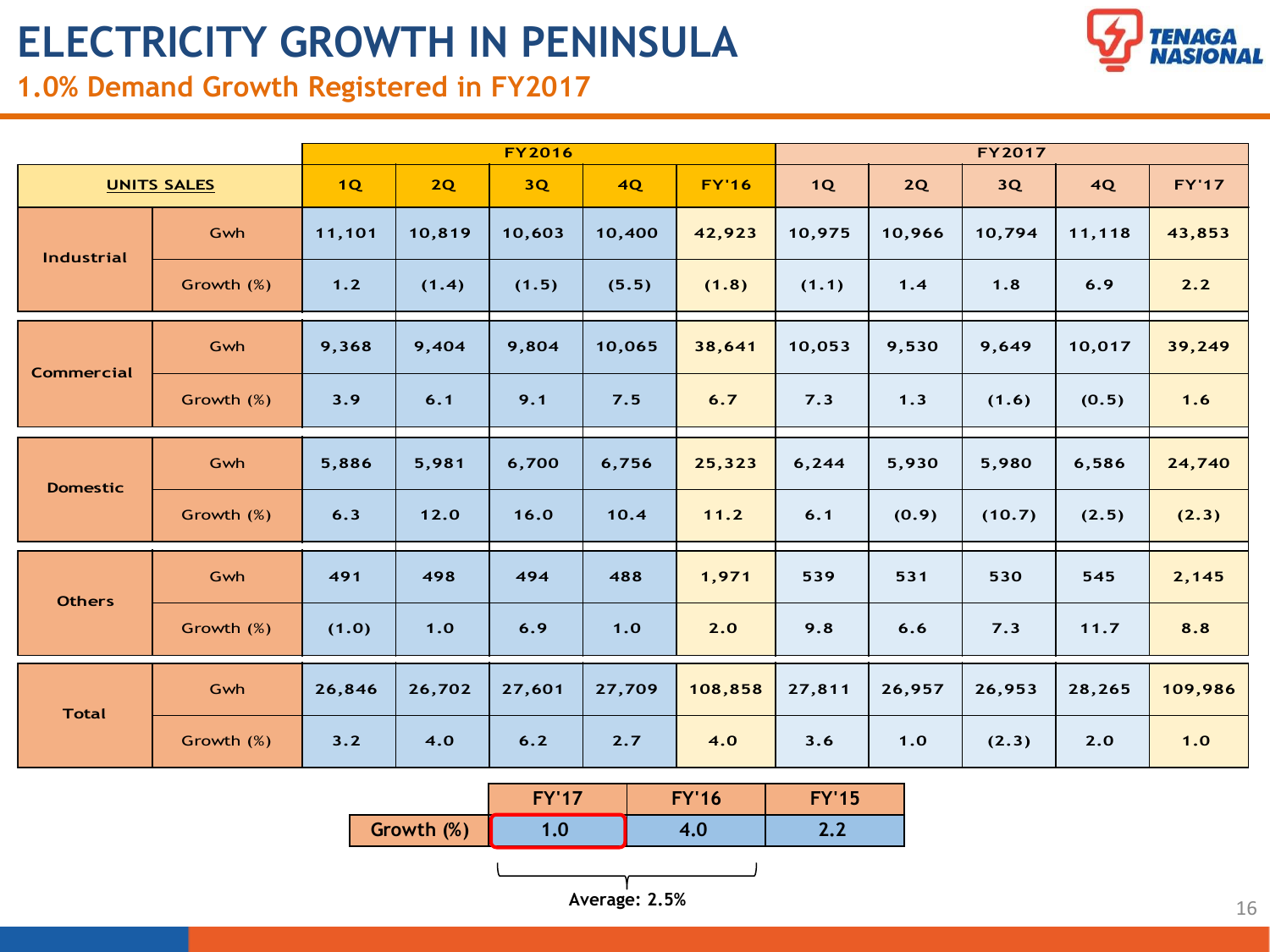

**8.0% Increase in Operating Expenses Mainly due to Generation Costs Escalation from Higher Coal Price** 

| <b>RM</b> mn                      | <b>FY'17</b>                          | <b>FY'16</b>        | Variance     | Variance |
|-----------------------------------|---------------------------------------|---------------------|--------------|----------|
|                                   |                                       |                     | <b>RM</b> mn | %        |
| <b>Capacity Payment</b>           | 4,398.0                               | 4,434.1             | 36.1         | 0.8      |
| <b>Energy Payment</b>             | 9,715.9                               | 8,076.1             | (1,639.8)    | (20.3)   |
| <b>Total IPPs Purchases/Costs</b> | 14, 113.9                             | 12,510.2            | (1,603.7)    | (12.8)   |
| 23,367.5<br><b>Fuel Costs</b>     | 21,245.6<br>$\lfloor 9,253.6 \rfloor$ | 8,735.4 $(2,121.9)$ | (518.2)      | (5.9)    |
| Repair & Maintenance              | 2,060.4                               | 2,058.3             | (2.1)        | (0.1)    |
| <b>Staff Costs</b>                | 3,756.4                               | 4,144.3             | 387.9        | 9.4      |
| <b>TNB General Expenses</b>       | 2,696.7                               | 2,250.3             | (446.4)      | (19.8)   |
| Subs. Cost of Sales & Opex        | 1,088.2                               | 750.3               | (337.9)      | (45.0)   |
| Depreciation & Amortisation       | 6,105.0                               | 5,722.2             | (382.8)      | (6.7)    |
| <b>Total Operating Expenses</b>   | 39,074.2                              | 36,171.0            | (2,903.2)    | (8.0)    |

 $\sim 10^{-1}$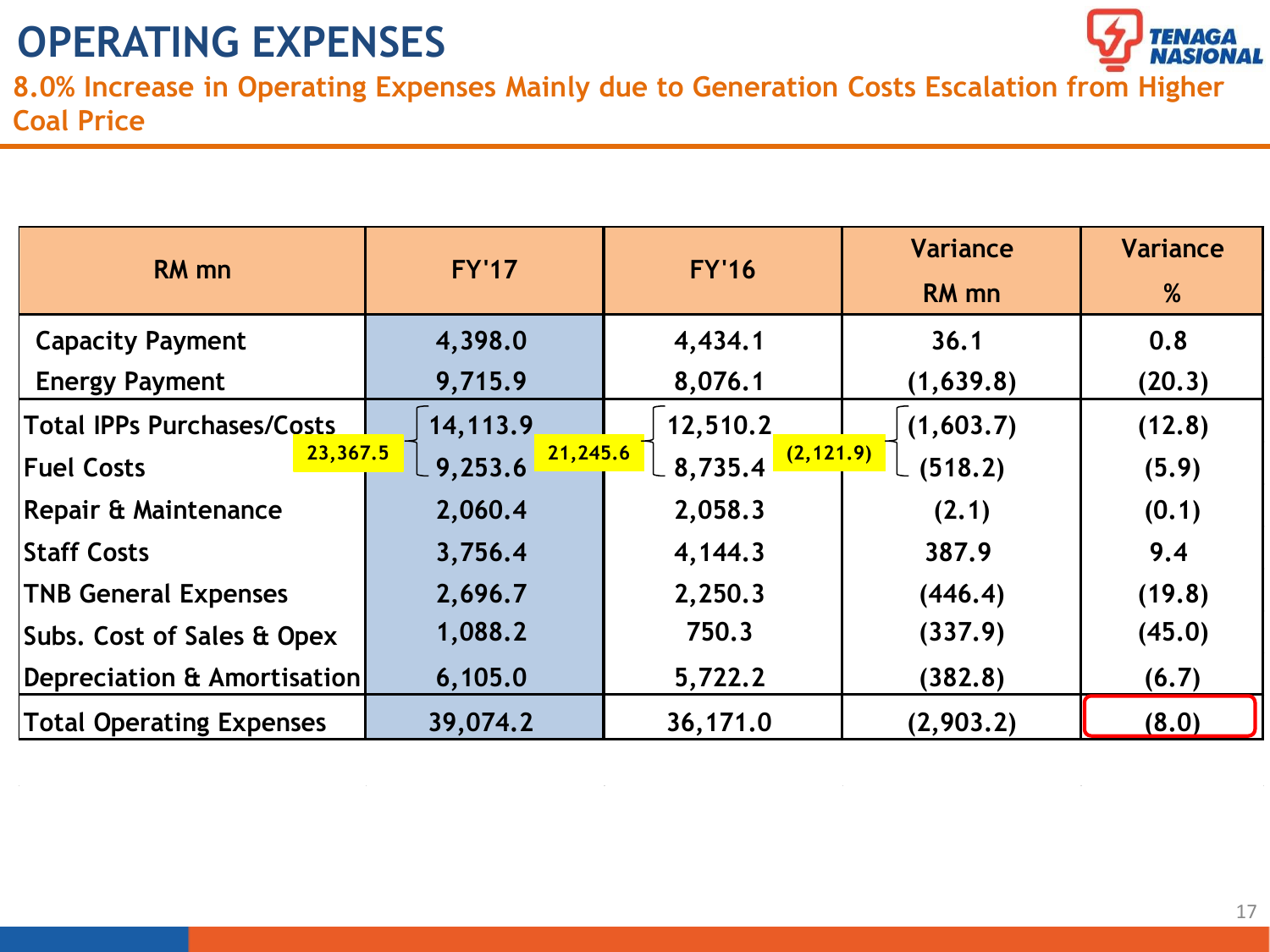# **GENERATION MIX (PENINSULA)**



**Year-on-Year Analysis**

### **14.0% Increase in Fuel Costs Mainly due to Higher Coal Price and Coal Consumption**

*Table 1:*

| Fuel Costs (RM mn) |              |              |          |        |              |              | <b>Units Generated (Gwh)</b> |           |        |     |   |
|--------------------|--------------|--------------|----------|--------|--------------|--------------|------------------------------|-----------|--------|-----|---|
| Fuel               | <b>FY'17</b> | <b>FY'16</b> | Variance |        | Fuel         | <b>FY'17</b> | <b>FY'16</b>                 | Variance  |        |     |   |
| <b>Type</b>        |              |              | RM mn    | %      | <b>Type</b>  |              |                              |           |        | Gwh | % |
| Gas                | 8,256.8      | 7,801.2      | 455.6    | 5.8    | Gas & LNG    | 50,934.7     | 54,235.3                     | (3,300.6) | (6.1)  |     |   |
| <b>LNG</b>         | 272.8        | 986.6        | (713.8)  | (72.3) | Coal         | 63,562.9     | 61,028.1                     | 2,534.8   | 4.2    |     |   |
| Coal               | 8,569.6      | 6,128.6      | 2,441.0  | 39.8   | Dist.        | 79.1         | 93.5                         | (14.4)    | (15.4) |     |   |
| Dist.              | 68.2         | 62.9         | 5.3      | 8.4    | Oil          | 278.8        | 446.2                        | (167.4)   | (37.5) |     |   |
| Oil                | 83.5         | 155.7        | (72.2)   | (46.4) | Hydro        | 5,611.1      | 4,255.7                      | 1,355.4   | 31.8   |     |   |
| <b>Total</b>       | 17,250.9     | 15,135.0     | 2,115.9  | 14.0   | <b>Total</b> | 120,466.6    | 120,058.8                    | 407.8     | 0.3    |     |   |

|                                                     | <b>FY'17</b> | <b>FY'16</b> | Var (%) |
|-----------------------------------------------------|--------------|--------------|---------|
| <b>Average Coal Price</b><br>Consumed (USD/MT) *    |              |              |         |
| <b>FOB</b>                                          | 66.0         | 50.0         | 32.0%   |
| Freight                                             | 6.2          | 5.3          | 17.0%   |
| <b>Others</b>                                       | 0.5          | 0.4          | 25.0%   |
| <b>CIF</b>                                          | 72.7         | 55.7         | 30.5%   |
|                                                     |              |              |         |
| <b>Average Coal Price</b><br>Consumed (RM/MT) (CIF) | 314.7        | 231.1        | 36.2%   |
| <b>Coal Consumption</b><br>$(mn$ MT $)$             | 27.4         | 25.4         | 7.9%    |

*Table 2: Table 3:*

|                                              | FY'17 | FY'16 |
|----------------------------------------------|-------|-------|
| <b>Daily Average Gas</b><br>Volume (mmscfd)  | 1,042 | 1,128 |
| <b>Average LNG Price</b><br>(RM/mmbtu)       | 28.44 | 32.76 |
| <b>Average Piped Gas Price</b><br>(RM/mmbtu) | 20.95 | 17.95 |

**\* Conversion from USD to RM using average MTD, QTD & YTD Forex rate respectively**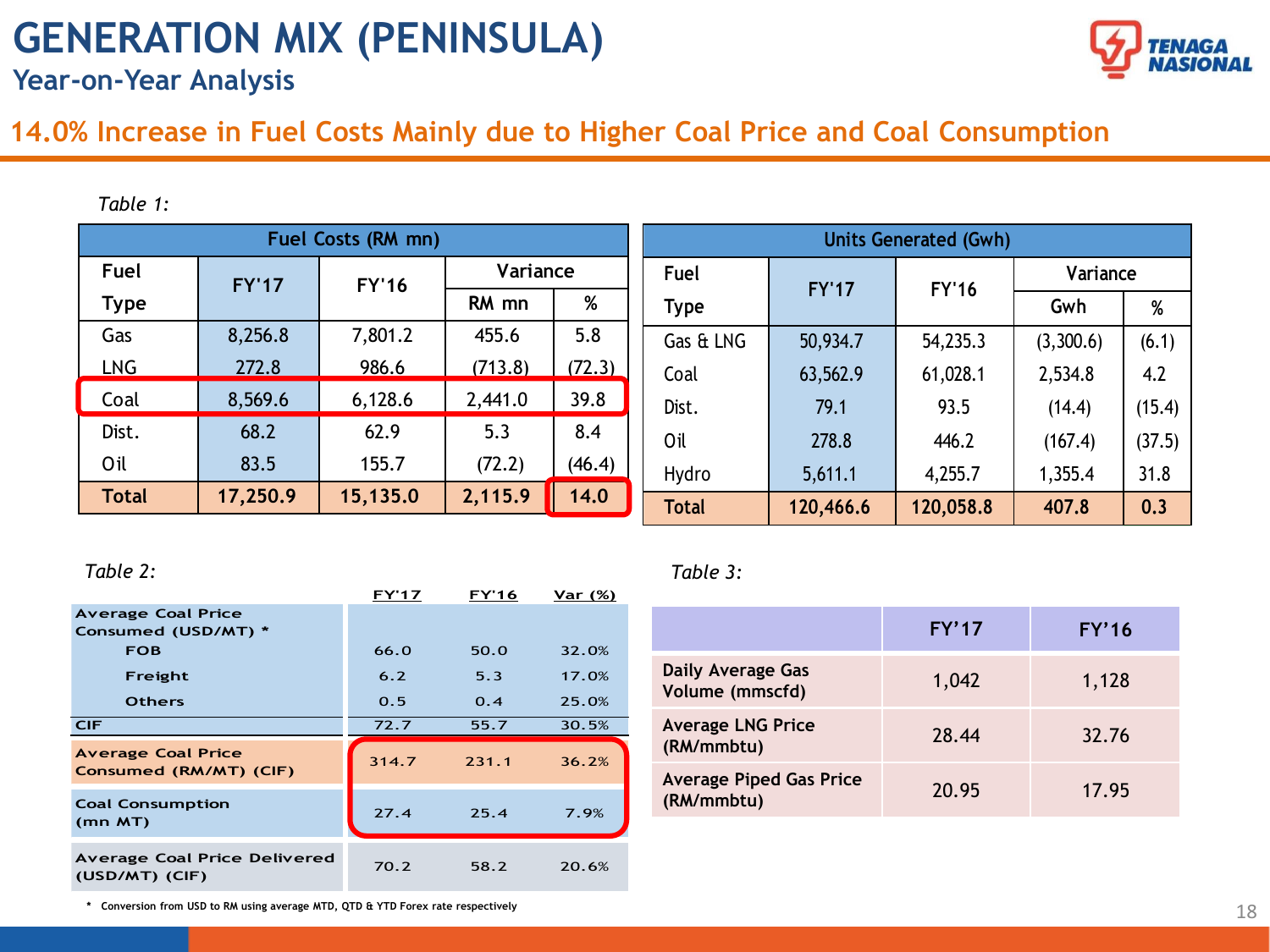## **GENERATION MIX (PENINSULA)**



**Quarterly Analysis**

### **Higher Coal Generation due to Improved Coal Plants Performance**

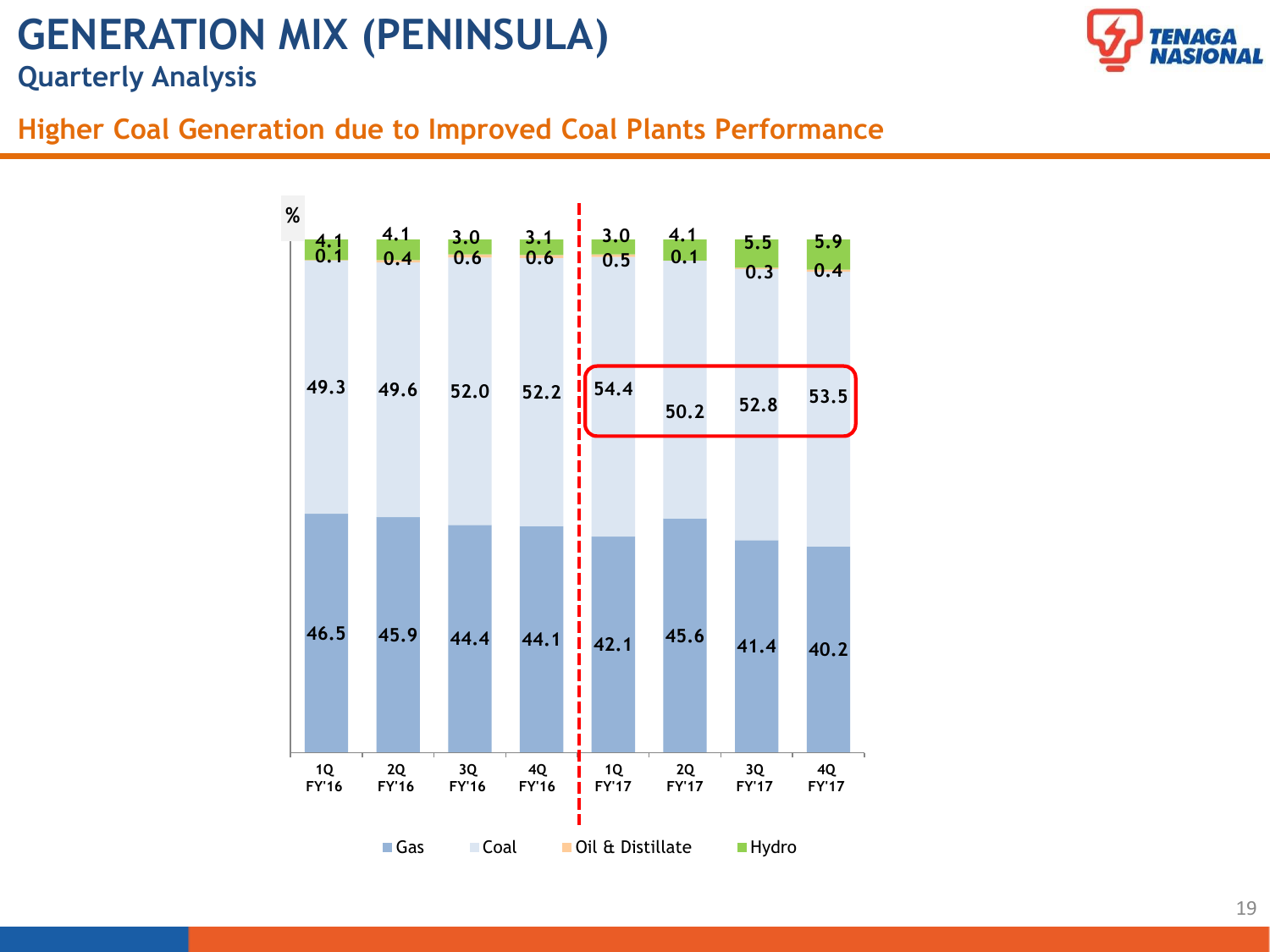

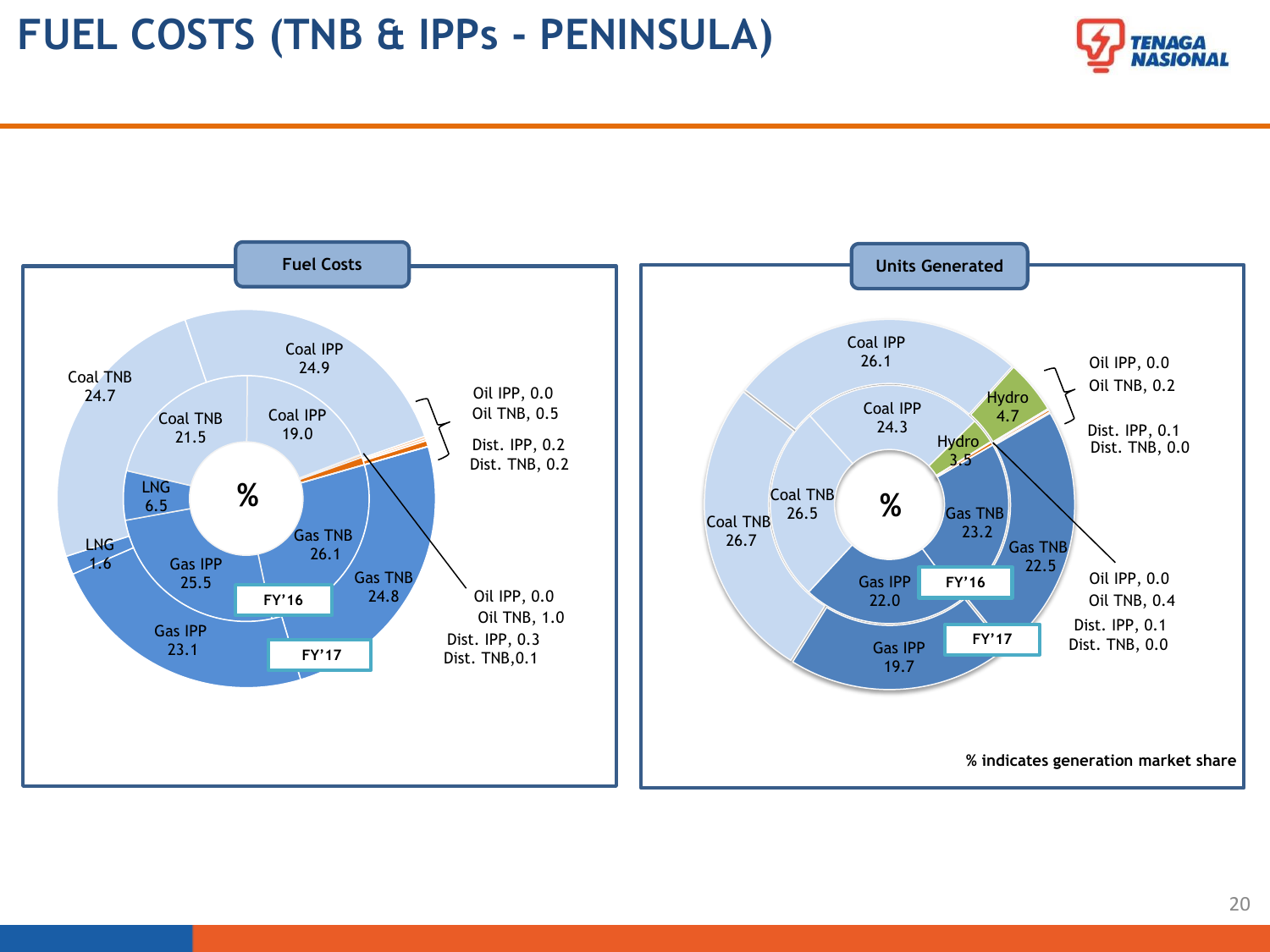# **COAL REQUIREMENT**



### **Average Coal Price for FY'17 was at USD72.7/MT @ RM314.7/MT**

| Average Coal Price (CIF) FY'10 |       | <b>FY'11   FY'12</b> |       | <b>FY'13</b> | <b>FY'14</b> | <b>FY'15</b> | <b>FY'16</b> | <b>FY'17</b>       |
|--------------------------------|-------|----------------------|-------|--------------|--------------|--------------|--------------|--------------------|
| USD/metric tonne               | 88.2  | 106.9                | 103.6 | 83.6         | 75.4         | 66.0         | 55,7         | 72.7               |
| RM/metric tonne                | 293.8 | 325.9                | 321.9 | 259.5        | 244.6        | 236.0        | 231.1        | 314.7 <sub>h</sub> |

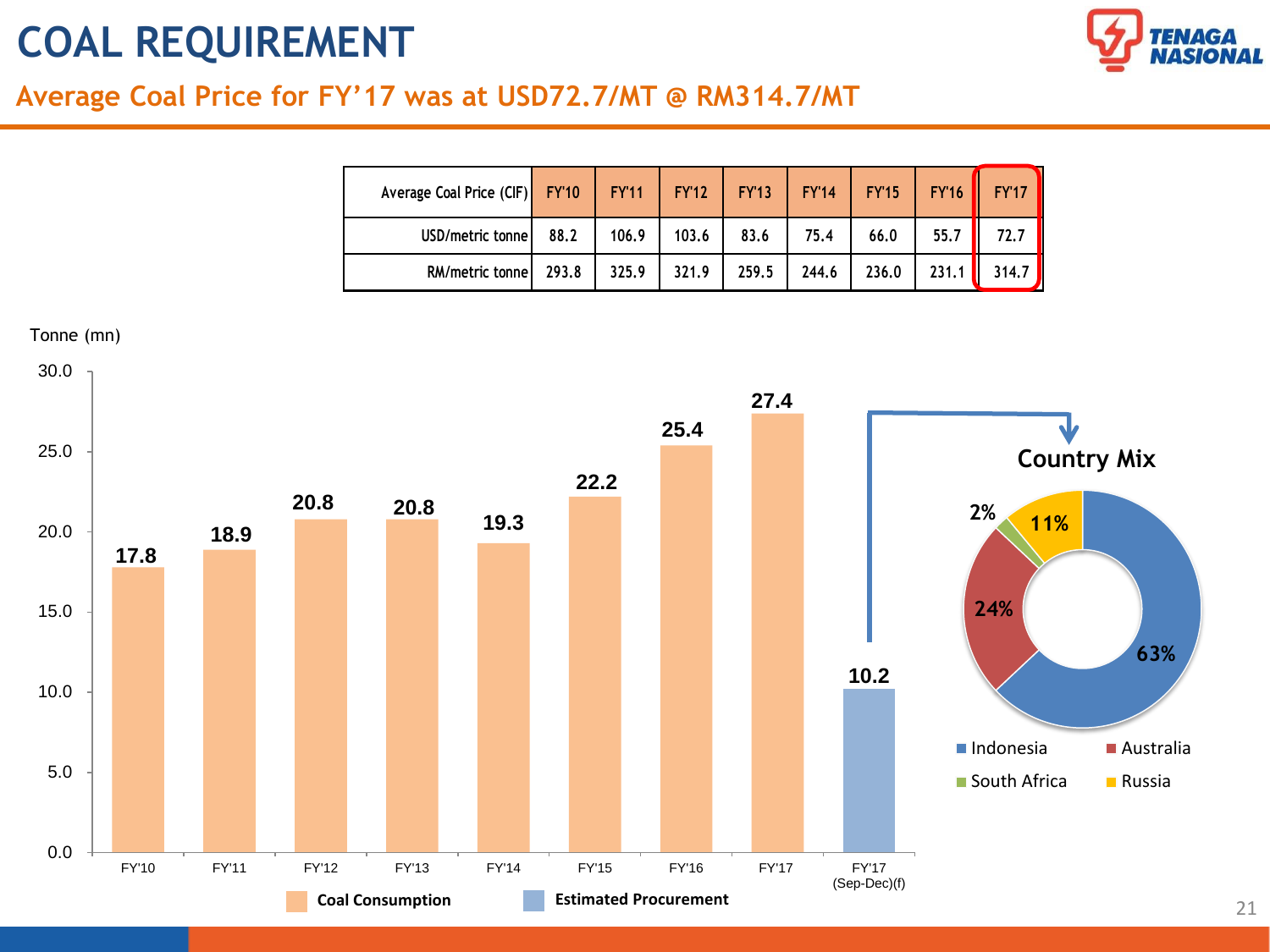## **DEBT EXPOSURE & GEARING**



**Higher Debt due to Issuance of Islamic Medium Term Note (IMTN) of RM2.0bn**



Fixed : Floating  $\left(\% \right)$  96.6 : 3.4 96.4 : 3.6 *Final Exposure (%)*  $\begin{array}{|c|c|c|c|c|} \hline \end{array}$  96.6 : 3.4 | 96.4 : 3.6

Weighted Average Cost of Debt  $(\%)$  | 4.69 | 5.06  *Final Exposure (%)* 4.69 5.06

| <b>Closing</b> | 31 <sup>st</sup> Aug'17 | $31st$ Aug'16 |
|----------------|-------------------------|---------------|
| USD/RM         | 4.27                    | 4.06          |
| 100YEN/RM      | 3.88                    | 3.96          |
| <b>USD/YEN</b> | 110.05                  | 102.53        |

**3.00**

**8.7%**

**2.92**

**0.2% 0.05**

**8.5%**

\* Net Debt excludes deposits, bank and cash balances & investment in UTF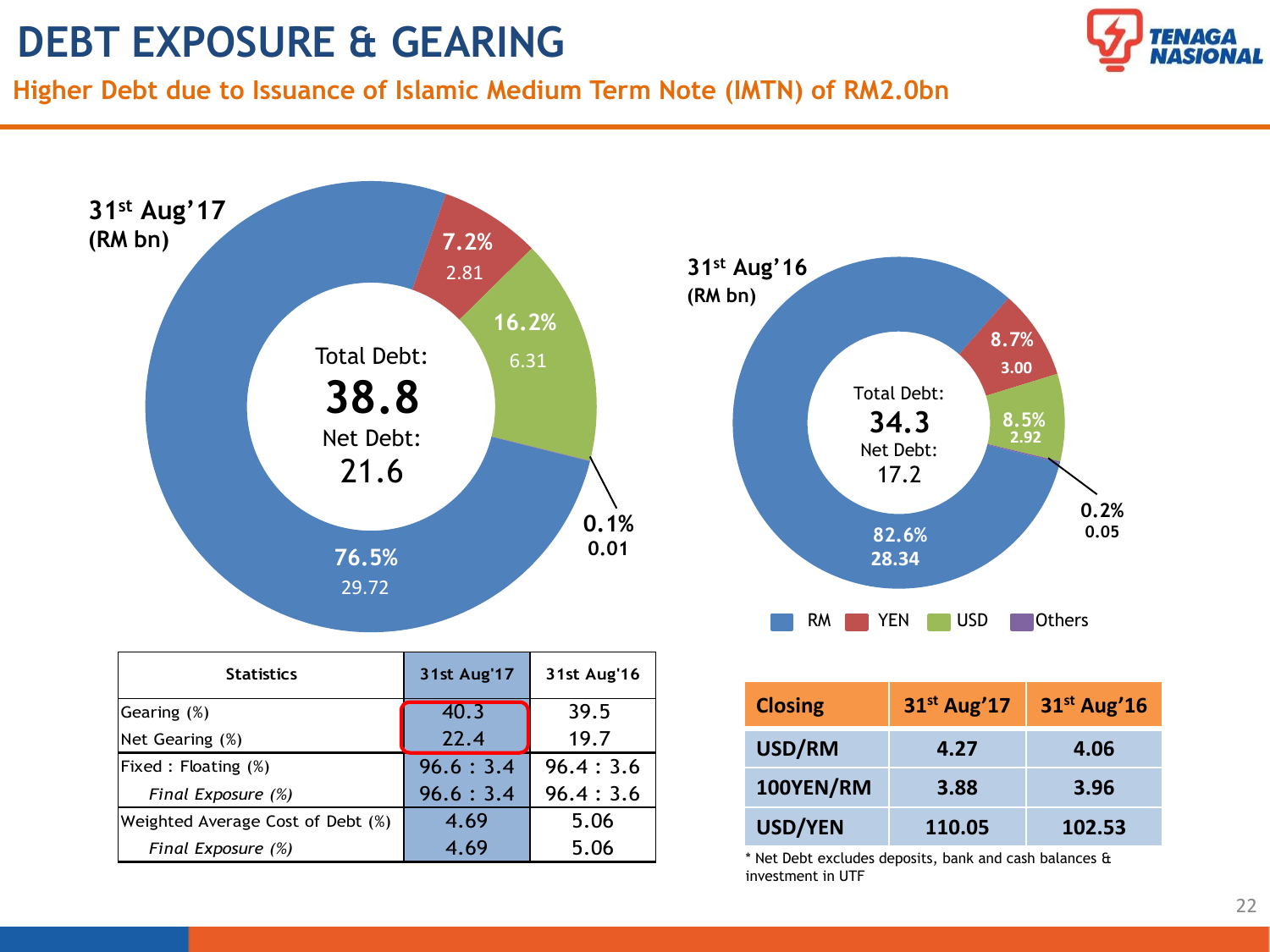### **DISCLAIMER**



*All information contained herein is meant strictly for the use of this presentation only and should not be used or relied on by any party for any other purpose and without the prior written approval of TNB. The information contained herein is the property of TNB and it is privileged and confidential in nature. TNB has the sole copyright to such information and you are prohibited from disseminating, distributing, copying, re-producing, using and/or disclosing this information.*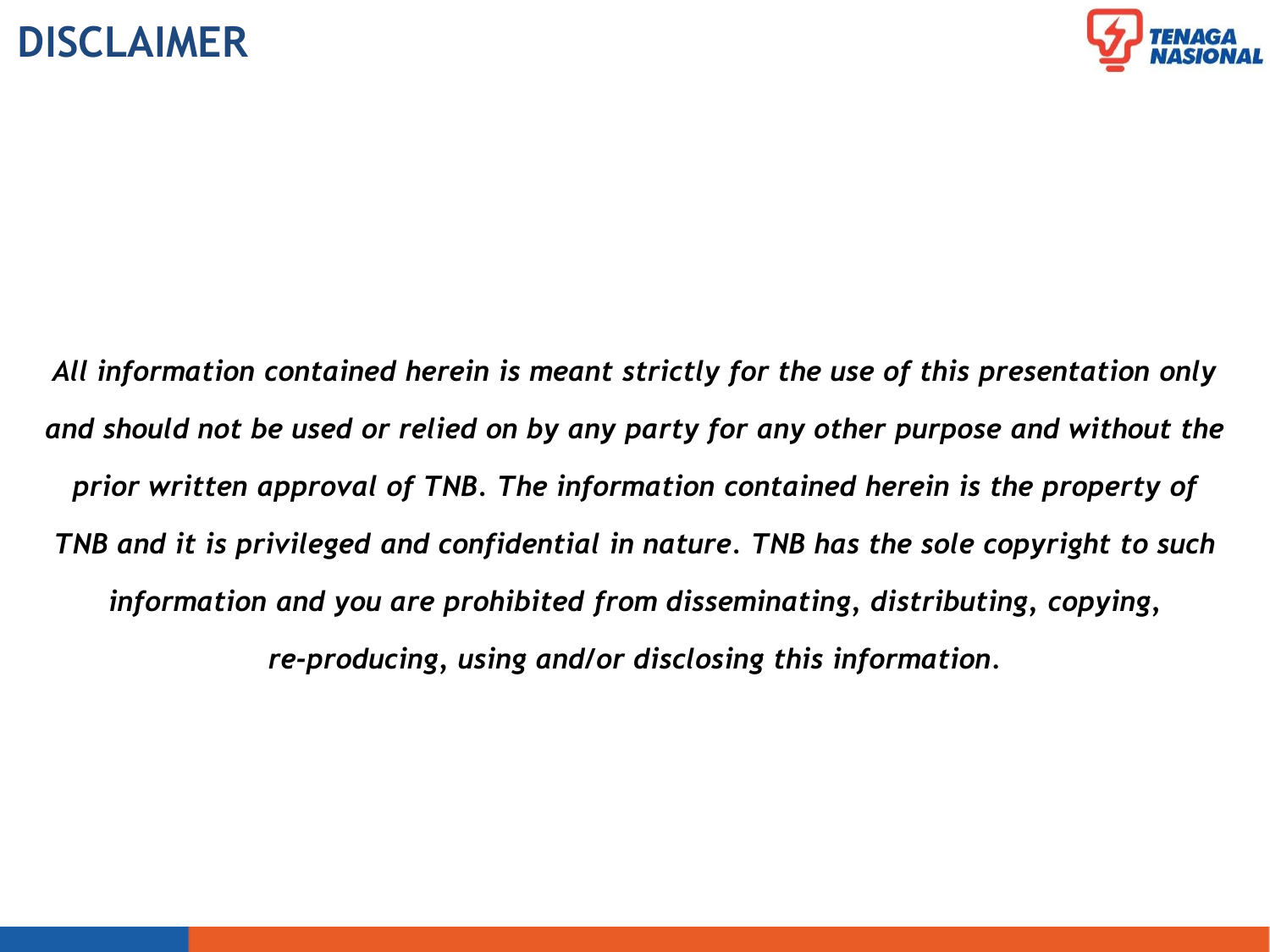# **CONTACT DETAILS**

**For further enquiries, kindly contact us at:**



**CoE INVESTOR RELATONS GROUP FINANCE DIVISION Tenaga Nasional Berhad 4 th Floor, TNB Headquarters No.129, Jalan Bangsar, 59200 Kuala Lumpur, MALAYSIA Tel : +603 2296 5566 Fax : +603 2284 0095 Email : tenaga\_ird@tnb.com.my Website : www.tnb.com.my**

### **IR OFFICERS:**

| Anis Ramli     | +603 2296 6821 | AnisRa@tnb.com.my         |
|----------------|----------------|---------------------------|
| Mimi Norliyana | +603 2296 6698 | mimi.norliyana@tnb.com.my |
| Nizham Khan    | +603 2296 6951 | nizham.jamil@tnb.com.my   |